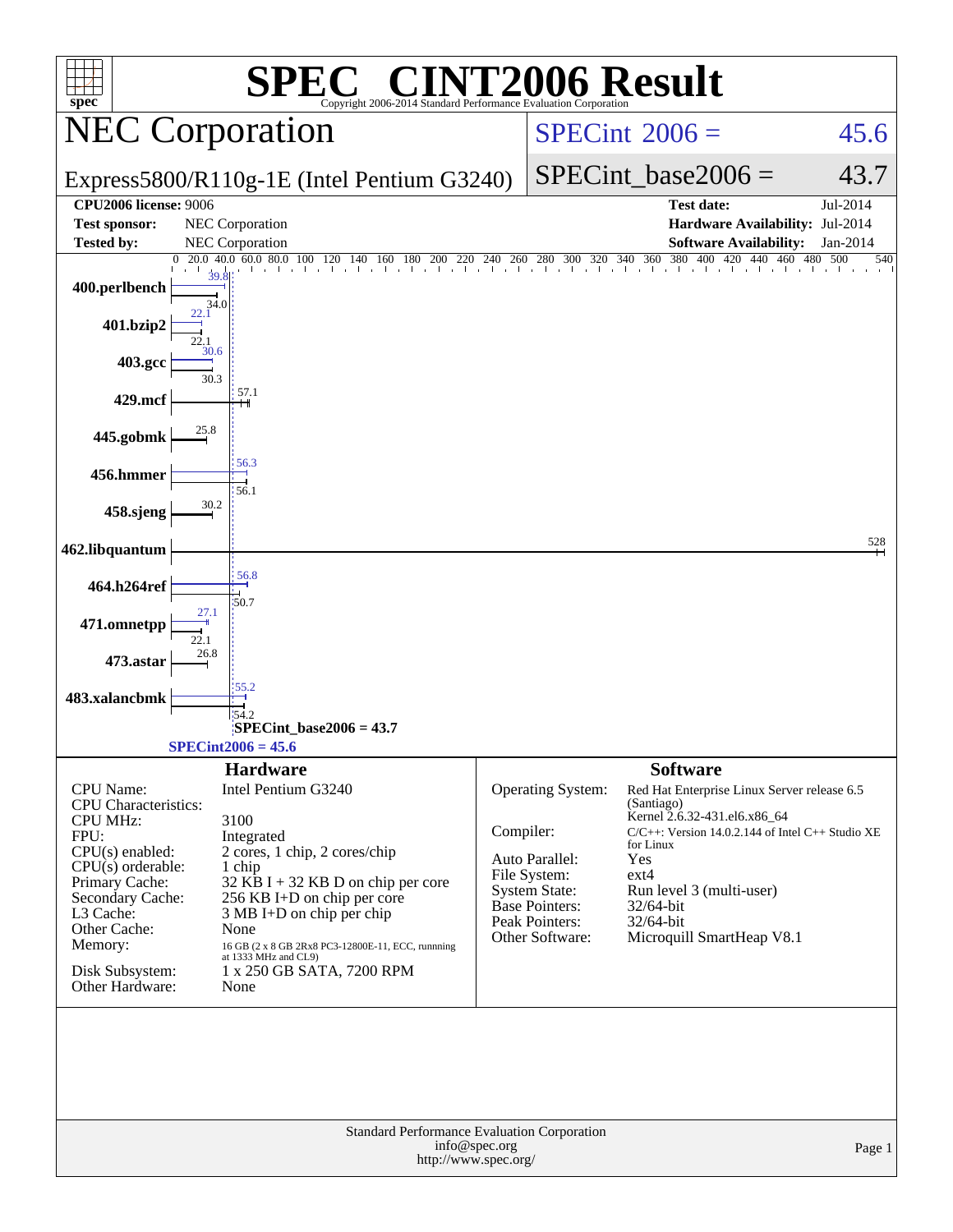

## NEC Corporation

#### $SPECint2006 = 45.6$  $SPECint2006 = 45.6$

Express5800/R110g-1E (Intel Pentium G3240)

 $SPECTnt\_base2006 = 43.7$ 

#### **[CPU2006 license:](http://www.spec.org/auto/cpu2006/Docs/result-fields.html#CPU2006license)** 9006 **[Test date:](http://www.spec.org/auto/cpu2006/Docs/result-fields.html#Testdate)** Jul-2014

**[Test sponsor:](http://www.spec.org/auto/cpu2006/Docs/result-fields.html#Testsponsor)** NEC Corporation **[Hardware Availability:](http://www.spec.org/auto/cpu2006/Docs/result-fields.html#HardwareAvailability)** Jul-2014 **[Tested by:](http://www.spec.org/auto/cpu2006/Docs/result-fields.html#Testedby)** NEC Corporation **[Software Availability:](http://www.spec.org/auto/cpu2006/Docs/result-fields.html#SoftwareAvailability)** Jan-2014

#### **[Results Table](http://www.spec.org/auto/cpu2006/Docs/result-fields.html#ResultsTable)**

|                    | <b>Base</b>    |       |                |       |                |       | <b>Peak</b>    |              |                |              |                |              |
|--------------------|----------------|-------|----------------|-------|----------------|-------|----------------|--------------|----------------|--------------|----------------|--------------|
| <b>Benchmark</b>   | <b>Seconds</b> | Ratio | <b>Seconds</b> | Ratio | <b>Seconds</b> | Ratio | <b>Seconds</b> | <b>Ratio</b> | <b>Seconds</b> | <b>Ratio</b> | <b>Seconds</b> | <b>Ratio</b> |
| 400.perlbench      | 287            | 34.0  | 289            | 33.8  | 287            | 34.0  | 245            | 39.9         | 245            | 39.8         | 247            | 39.6         |
| 401.bzip2          | 437            | 22.1  | 432            | 22.3  | 441            | 21.9  | 436            | 22.2         | 436            | 22.1         | 436            | 22.1         |
| $403.\mathrm{gcc}$ | 264            | 30.4  | 265            | 30.3  | 267            | 30.1  | 264            | 30.5         | 263            | 30.6         | 263            | 30.6         |
| $429$ mcf          | 175            | 52.2  | 157            | 58.0  | 160            | 57.1  | 175            | 52.2         | 157            | 58.0         | 160            | 57.1         |
| $445$ .gobmk       | 407            | 25.8  | 406            | 25.8  | 406            | 25.8  | 407            | 25.8         | 406            | 25.8         | 406            | 25.8         |
| $ 456$ .hmmer      | 166            | 56.2  | 168            | 55.6  | 166            | 56.1  | 166            | 56.3         | 166            | 56.1         | 165            | 56.5         |
| 458.sjeng          | 400            | 30.3  | 401            | 30.2  | 400            | 30.2  | 400            | 30.3         | 401            | 30.2         | 400            | 30.2         |
| 462.libquantum     | 38.8           | 533   | 39.2           | 528   | 39.2           | 528   | 38.8           | 533          | 39.2           | 528          | 39.2           | 528          |
| 464.h264ref        | 436            | 50.7  | 437            | 50.6  | 436            | 50.7  | 390            | 56.8         | 392            | 56.5         | 390            | 56.8         |
| 471.omnetpp        | 284            | 22.0  | 282            | 22.1  | 281            | 22.2  | 227            | 27.5         | 231            | 27.1         | 239            | 26.2         |
| $473$ . astar      | 262            | 26.8  | 262            | 26.8  | 265            | 26.5  | 262            | 26.8         | 262            | 26.8         | 265            | 26.5         |
| 483.xalancbmk      | 127            | 54.2  | 128            | 54.0  | 127            | 54.2  | 125            | 55.1         | 125            | 55.2         | 124            | 55.7         |
|                    |                |       |                |       |                |       |                |              |                |              |                |              |

Results appear in the [order in which they were run.](http://www.spec.org/auto/cpu2006/Docs/result-fields.html#RunOrder) Bold underlined text [indicates a median measurement.](http://www.spec.org/auto/cpu2006/Docs/result-fields.html#Median)

#### **[Operating System Notes](http://www.spec.org/auto/cpu2006/Docs/result-fields.html#OperatingSystemNotes)**

Stack size set to unlimited using "ulimit -s unlimited"

#### **[Platform Notes](http://www.spec.org/auto/cpu2006/Docs/result-fields.html#PlatformNotes)**

 BIOS Settings: Energy Performance: Performance

#### **[General Notes](http://www.spec.org/auto/cpu2006/Docs/result-fields.html#GeneralNotes)**

Environment variables set by runspec before the start of the run:  $KMP_A$ FFINITY = "granularity=fine, compact, 1, 0" LD\_LIBRARY\_PATH = "/home/cpu2006/libs/32:/home/cpu2006/libs/64:/home/cpu2006/sh"  $OMP_NUM_THREADS = "2"$ 

 Transparent Huge Pages enabled with: echo always > /sys/kernel/mm/redhat\_transparent\_hugepage/enabled

### **[Base Compiler Invocation](http://www.spec.org/auto/cpu2006/Docs/result-fields.html#BaseCompilerInvocation)**

[C benchmarks](http://www.spec.org/auto/cpu2006/Docs/result-fields.html#Cbenchmarks): [icc -m64](http://www.spec.org/cpu2006/results/res2014q3/cpu2006-20140805-30776.flags.html#user_CCbase_intel_icc_64bit_f346026e86af2a669e726fe758c88044)

[C++ benchmarks:](http://www.spec.org/auto/cpu2006/Docs/result-fields.html#CXXbenchmarks) [icpc -m64](http://www.spec.org/cpu2006/results/res2014q3/cpu2006-20140805-30776.flags.html#user_CXXbase_intel_icpc_64bit_fc66a5337ce925472a5c54ad6a0de310)

> Standard Performance Evaluation Corporation [info@spec.org](mailto:info@spec.org) <http://www.spec.org/>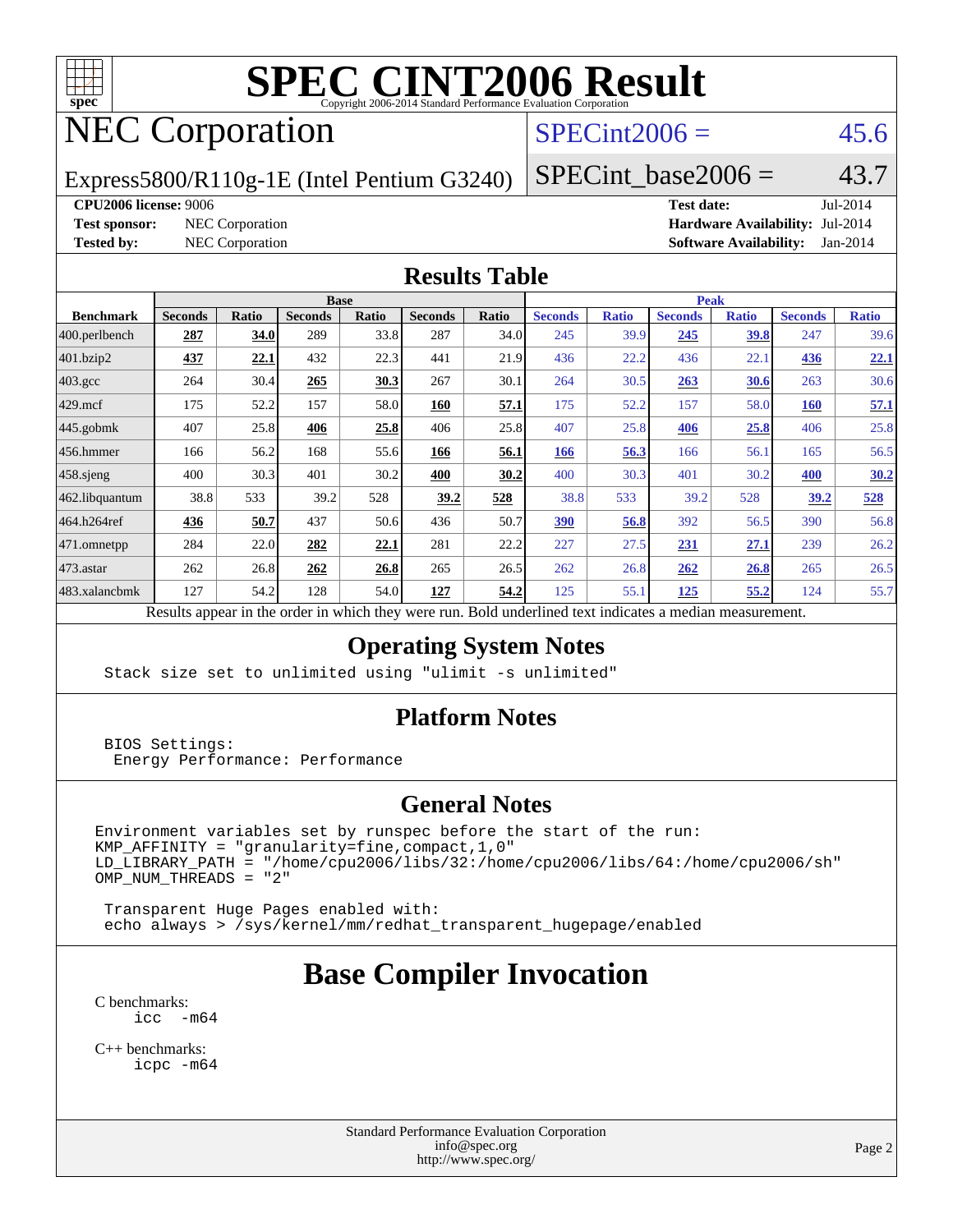

NEC Corporation

 $SPECint2006 = 45.6$  $SPECint2006 = 45.6$ 

Express5800/R110g-1E (Intel Pentium G3240)

**[Test sponsor:](http://www.spec.org/auto/cpu2006/Docs/result-fields.html#Testsponsor)** NEC Corporation **[Hardware Availability:](http://www.spec.org/auto/cpu2006/Docs/result-fields.html#HardwareAvailability)** Jul-2014

SPECint base2006 =  $43.7$ **[CPU2006 license:](http://www.spec.org/auto/cpu2006/Docs/result-fields.html#CPU2006license)** 9006 **[Test date:](http://www.spec.org/auto/cpu2006/Docs/result-fields.html#Testdate)** Jul-2014

**[Tested by:](http://www.spec.org/auto/cpu2006/Docs/result-fields.html#Testedby)** NEC Corporation **[Software Availability:](http://www.spec.org/auto/cpu2006/Docs/result-fields.html#SoftwareAvailability)** Jan-2014

#### **[Base Portability Flags](http://www.spec.org/auto/cpu2006/Docs/result-fields.html#BasePortabilityFlags)**

 400.perlbench: [-DSPEC\\_CPU\\_LP64](http://www.spec.org/cpu2006/results/res2014q3/cpu2006-20140805-30776.flags.html#b400.perlbench_basePORTABILITY_DSPEC_CPU_LP64) [-DSPEC\\_CPU\\_LINUX\\_X64](http://www.spec.org/cpu2006/results/res2014q3/cpu2006-20140805-30776.flags.html#b400.perlbench_baseCPORTABILITY_DSPEC_CPU_LINUX_X64) 401.bzip2: [-DSPEC\\_CPU\\_LP64](http://www.spec.org/cpu2006/results/res2014q3/cpu2006-20140805-30776.flags.html#suite_basePORTABILITY401_bzip2_DSPEC_CPU_LP64) 403.gcc: [-DSPEC\\_CPU\\_LP64](http://www.spec.org/cpu2006/results/res2014q3/cpu2006-20140805-30776.flags.html#suite_basePORTABILITY403_gcc_DSPEC_CPU_LP64) 429.mcf: [-DSPEC\\_CPU\\_LP64](http://www.spec.org/cpu2006/results/res2014q3/cpu2006-20140805-30776.flags.html#suite_basePORTABILITY429_mcf_DSPEC_CPU_LP64) 445.gobmk: [-DSPEC\\_CPU\\_LP64](http://www.spec.org/cpu2006/results/res2014q3/cpu2006-20140805-30776.flags.html#suite_basePORTABILITY445_gobmk_DSPEC_CPU_LP64) 456.hmmer: [-DSPEC\\_CPU\\_LP64](http://www.spec.org/cpu2006/results/res2014q3/cpu2006-20140805-30776.flags.html#suite_basePORTABILITY456_hmmer_DSPEC_CPU_LP64) 458.sjeng: [-DSPEC\\_CPU\\_LP64](http://www.spec.org/cpu2006/results/res2014q3/cpu2006-20140805-30776.flags.html#suite_basePORTABILITY458_sjeng_DSPEC_CPU_LP64) 462.libquantum: [-DSPEC\\_CPU\\_LP64](http://www.spec.org/cpu2006/results/res2014q3/cpu2006-20140805-30776.flags.html#suite_basePORTABILITY462_libquantum_DSPEC_CPU_LP64) [-DSPEC\\_CPU\\_LINUX](http://www.spec.org/cpu2006/results/res2014q3/cpu2006-20140805-30776.flags.html#b462.libquantum_baseCPORTABILITY_DSPEC_CPU_LINUX) 464.h264ref: [-DSPEC\\_CPU\\_LP64](http://www.spec.org/cpu2006/results/res2014q3/cpu2006-20140805-30776.flags.html#suite_basePORTABILITY464_h264ref_DSPEC_CPU_LP64) 471.omnetpp: [-DSPEC\\_CPU\\_LP64](http://www.spec.org/cpu2006/results/res2014q3/cpu2006-20140805-30776.flags.html#suite_basePORTABILITY471_omnetpp_DSPEC_CPU_LP64) 473.astar: [-DSPEC\\_CPU\\_LP64](http://www.spec.org/cpu2006/results/res2014q3/cpu2006-20140805-30776.flags.html#suite_basePORTABILITY473_astar_DSPEC_CPU_LP64) 483.xalancbmk: [-DSPEC\\_CPU\\_LP64](http://www.spec.org/cpu2006/results/res2014q3/cpu2006-20140805-30776.flags.html#suite_basePORTABILITY483_xalancbmk_DSPEC_CPU_LP64) [-DSPEC\\_CPU\\_LINUX](http://www.spec.org/cpu2006/results/res2014q3/cpu2006-20140805-30776.flags.html#b483.xalancbmk_baseCXXPORTABILITY_DSPEC_CPU_LINUX)

#### **[Base Optimization Flags](http://www.spec.org/auto/cpu2006/Docs/result-fields.html#BaseOptimizationFlags)**

[C benchmarks](http://www.spec.org/auto/cpu2006/Docs/result-fields.html#Cbenchmarks):

[-xSSE4.2](http://www.spec.org/cpu2006/results/res2014q3/cpu2006-20140805-30776.flags.html#user_CCbase_f-xSSE42_f91528193cf0b216347adb8b939d4107) [-ipo](http://www.spec.org/cpu2006/results/res2014q3/cpu2006-20140805-30776.flags.html#user_CCbase_f-ipo) [-O3](http://www.spec.org/cpu2006/results/res2014q3/cpu2006-20140805-30776.flags.html#user_CCbase_f-O3) [-no-prec-div](http://www.spec.org/cpu2006/results/res2014q3/cpu2006-20140805-30776.flags.html#user_CCbase_f-no-prec-div) [-parallel](http://www.spec.org/cpu2006/results/res2014q3/cpu2006-20140805-30776.flags.html#user_CCbase_f-parallel) [-opt-prefetch](http://www.spec.org/cpu2006/results/res2014q3/cpu2006-20140805-30776.flags.html#user_CCbase_f-opt-prefetch) [-auto-p32](http://www.spec.org/cpu2006/results/res2014q3/cpu2006-20140805-30776.flags.html#user_CCbase_f-auto-p32)

[C++ benchmarks:](http://www.spec.org/auto/cpu2006/Docs/result-fields.html#CXXbenchmarks)

[-xSSE4.2](http://www.spec.org/cpu2006/results/res2014q3/cpu2006-20140805-30776.flags.html#user_CXXbase_f-xSSE42_f91528193cf0b216347adb8b939d4107) [-ipo](http://www.spec.org/cpu2006/results/res2014q3/cpu2006-20140805-30776.flags.html#user_CXXbase_f-ipo) [-O3](http://www.spec.org/cpu2006/results/res2014q3/cpu2006-20140805-30776.flags.html#user_CXXbase_f-O3) [-no-prec-div](http://www.spec.org/cpu2006/results/res2014q3/cpu2006-20140805-30776.flags.html#user_CXXbase_f-no-prec-div) [-opt-prefetch](http://www.spec.org/cpu2006/results/res2014q3/cpu2006-20140805-30776.flags.html#user_CXXbase_f-opt-prefetch) [-auto-p32](http://www.spec.org/cpu2006/results/res2014q3/cpu2006-20140805-30776.flags.html#user_CXXbase_f-auto-p32) [-Wl,-z,muldefs](http://www.spec.org/cpu2006/results/res2014q3/cpu2006-20140805-30776.flags.html#user_CXXbase_link_force_multiple1_74079c344b956b9658436fd1b6dd3a8a) [-L/sh -lsmartheap64](http://www.spec.org/cpu2006/results/res2014q3/cpu2006-20140805-30776.flags.html#user_CXXbase_SmartHeap64_ed4ef857ce90951921efb0d91eb88472)

#### **[Base Other Flags](http://www.spec.org/auto/cpu2006/Docs/result-fields.html#BaseOtherFlags)**

[C benchmarks](http://www.spec.org/auto/cpu2006/Docs/result-fields.html#Cbenchmarks):

403.gcc: [-Dalloca=\\_alloca](http://www.spec.org/cpu2006/results/res2014q3/cpu2006-20140805-30776.flags.html#b403.gcc_baseEXTRA_CFLAGS_Dalloca_be3056838c12de2578596ca5467af7f3)

#### **[Peak Compiler Invocation](http://www.spec.org/auto/cpu2006/Docs/result-fields.html#PeakCompilerInvocation)**

[C benchmarks \(except as noted below\)](http://www.spec.org/auto/cpu2006/Docs/result-fields.html#Cbenchmarksexceptasnotedbelow):

[icc -m64](http://www.spec.org/cpu2006/results/res2014q3/cpu2006-20140805-30776.flags.html#user_CCpeak_intel_icc_64bit_f346026e86af2a669e726fe758c88044)

400.perlbench: [icc -m32](http://www.spec.org/cpu2006/results/res2014q3/cpu2006-20140805-30776.flags.html#user_peakCCLD400_perlbench_intel_icc_a6a621f8d50482236b970c6ac5f55f93)

464.h264ref: [icc -m32](http://www.spec.org/cpu2006/results/res2014q3/cpu2006-20140805-30776.flags.html#user_peakCCLD464_h264ref_intel_icc_a6a621f8d50482236b970c6ac5f55f93)

[C++ benchmarks \(except as noted below\):](http://www.spec.org/auto/cpu2006/Docs/result-fields.html#CXXbenchmarksexceptasnotedbelow) [icpc -m32](http://www.spec.org/cpu2006/results/res2014q3/cpu2006-20140805-30776.flags.html#user_CXXpeak_intel_icpc_4e5a5ef1a53fd332b3c49e69c3330699)

473.astar: [icpc -m64](http://www.spec.org/cpu2006/results/res2014q3/cpu2006-20140805-30776.flags.html#user_peakCXXLD473_astar_intel_icpc_64bit_fc66a5337ce925472a5c54ad6a0de310)

Standard Performance Evaluation Corporation [info@spec.org](mailto:info@spec.org) <http://www.spec.org/>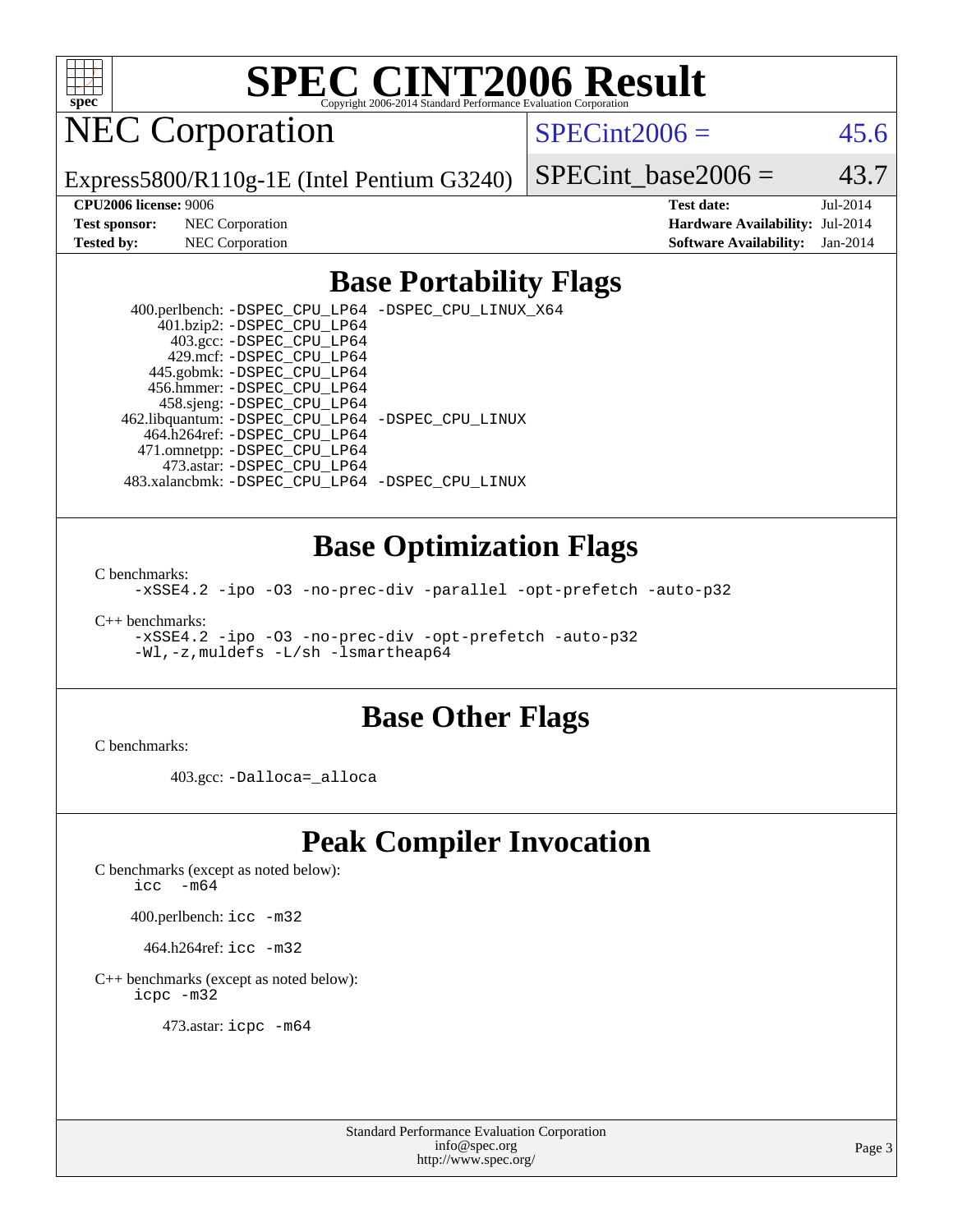

NEC Corporation

 $SPECint2006 = 45.6$  $SPECint2006 = 45.6$ 

Express5800/R110g-1E (Intel Pentium G3240)

SPECint base2006 =  $43.7$ 

**[CPU2006 license:](http://www.spec.org/auto/cpu2006/Docs/result-fields.html#CPU2006license)** 9006 **[Test date:](http://www.spec.org/auto/cpu2006/Docs/result-fields.html#Testdate)** Jul-2014 **[Test sponsor:](http://www.spec.org/auto/cpu2006/Docs/result-fields.html#Testsponsor)** NEC Corporation **[Hardware Availability:](http://www.spec.org/auto/cpu2006/Docs/result-fields.html#HardwareAvailability)** Jul-2014 **[Tested by:](http://www.spec.org/auto/cpu2006/Docs/result-fields.html#Testedby)** NEC Corporation **[Software Availability:](http://www.spec.org/auto/cpu2006/Docs/result-fields.html#SoftwareAvailability)** Jan-2014

#### **[Peak Portability Flags](http://www.spec.org/auto/cpu2006/Docs/result-fields.html#PeakPortabilityFlags)**

 400.perlbench: [-DSPEC\\_CPU\\_LINUX\\_IA32](http://www.spec.org/cpu2006/results/res2014q3/cpu2006-20140805-30776.flags.html#b400.perlbench_peakCPORTABILITY_DSPEC_CPU_LINUX_IA32) 401.bzip2: [-DSPEC\\_CPU\\_LP64](http://www.spec.org/cpu2006/results/res2014q3/cpu2006-20140805-30776.flags.html#suite_peakPORTABILITY401_bzip2_DSPEC_CPU_LP64) 403.gcc: [-DSPEC\\_CPU\\_LP64](http://www.spec.org/cpu2006/results/res2014q3/cpu2006-20140805-30776.flags.html#suite_peakPORTABILITY403_gcc_DSPEC_CPU_LP64) 429.mcf: [-DSPEC\\_CPU\\_LP64](http://www.spec.org/cpu2006/results/res2014q3/cpu2006-20140805-30776.flags.html#suite_peakPORTABILITY429_mcf_DSPEC_CPU_LP64) 445.gobmk: [-DSPEC\\_CPU\\_LP64](http://www.spec.org/cpu2006/results/res2014q3/cpu2006-20140805-30776.flags.html#suite_peakPORTABILITY445_gobmk_DSPEC_CPU_LP64) 456.hmmer: [-DSPEC\\_CPU\\_LP64](http://www.spec.org/cpu2006/results/res2014q3/cpu2006-20140805-30776.flags.html#suite_peakPORTABILITY456_hmmer_DSPEC_CPU_LP64) 458.sjeng: [-DSPEC\\_CPU\\_LP64](http://www.spec.org/cpu2006/results/res2014q3/cpu2006-20140805-30776.flags.html#suite_peakPORTABILITY458_sjeng_DSPEC_CPU_LP64) 462.libquantum: [-DSPEC\\_CPU\\_LP64](http://www.spec.org/cpu2006/results/res2014q3/cpu2006-20140805-30776.flags.html#suite_peakPORTABILITY462_libquantum_DSPEC_CPU_LP64) [-DSPEC\\_CPU\\_LINUX](http://www.spec.org/cpu2006/results/res2014q3/cpu2006-20140805-30776.flags.html#b462.libquantum_peakCPORTABILITY_DSPEC_CPU_LINUX) 473.astar: [-DSPEC\\_CPU\\_LP64](http://www.spec.org/cpu2006/results/res2014q3/cpu2006-20140805-30776.flags.html#suite_peakPORTABILITY473_astar_DSPEC_CPU_LP64) 483.xalancbmk: [-DSPEC\\_CPU\\_LINUX](http://www.spec.org/cpu2006/results/res2014q3/cpu2006-20140805-30776.flags.html#b483.xalancbmk_peakCXXPORTABILITY_DSPEC_CPU_LINUX)

#### **[Peak Optimization Flags](http://www.spec.org/auto/cpu2006/Docs/result-fields.html#PeakOptimizationFlags)**

#### [C benchmarks](http://www.spec.org/auto/cpu2006/Docs/result-fields.html#Cbenchmarks):

Standard Performance Evaluation Corporation [info@spec.org](mailto:info@spec.org) <http://www.spec.org/> 400.perlbench:  $-xSSE4$ . 2(pass 2)  $-prof-qen(pass 1) -ipo(pass 2)$  $-prof-qen(pass 1) -ipo(pass 2)$  $-prof-qen(pass 1) -ipo(pass 2)$ [-O3](http://www.spec.org/cpu2006/results/res2014q3/cpu2006-20140805-30776.flags.html#user_peakPASS2_CFLAGSPASS2_LDCFLAGS400_perlbench_f-O3)(pass 2) [-no-prec-div](http://www.spec.org/cpu2006/results/res2014q3/cpu2006-20140805-30776.flags.html#user_peakPASS2_CFLAGSPASS2_LDCFLAGS400_perlbench_f-no-prec-div)(pass 2) [-prof-use](http://www.spec.org/cpu2006/results/res2014q3/cpu2006-20140805-30776.flags.html#user_peakPASS2_CFLAGSPASS2_LDCFLAGS400_perlbench_prof_use_bccf7792157ff70d64e32fe3e1250b55)(pass 2) [-opt-prefetch](http://www.spec.org/cpu2006/results/res2014q3/cpu2006-20140805-30776.flags.html#user_peakCOPTIMIZE400_perlbench_f-opt-prefetch) [-ansi-alias](http://www.spec.org/cpu2006/results/res2014q3/cpu2006-20140805-30776.flags.html#user_peakCOPTIMIZE400_perlbench_f-ansi-alias)  $401.bzip2: -xSSE4.2(pass 2) -prof-gen(pass 1) -ipo(pass 2)$  $401.bzip2: -xSSE4.2(pass 2) -prof-gen(pass 1) -ipo(pass 2)$  $401.bzip2: -xSSE4.2(pass 2) -prof-gen(pass 1) -ipo(pass 2)$  $401.bzip2: -xSSE4.2(pass 2) -prof-gen(pass 1) -ipo(pass 2)$  $401.bzip2: -xSSE4.2(pass 2) -prof-gen(pass 1) -ipo(pass 2)$  $401.bzip2: -xSSE4.2(pass 2) -prof-gen(pass 1) -ipo(pass 2)$  $401.bzip2: -xSSE4.2(pass 2) -prof-gen(pass 1) -ipo(pass 2)$ [-O3](http://www.spec.org/cpu2006/results/res2014q3/cpu2006-20140805-30776.flags.html#user_peakPASS2_CFLAGSPASS2_LDCFLAGS401_bzip2_f-O3)(pass 2) [-no-prec-div](http://www.spec.org/cpu2006/results/res2014q3/cpu2006-20140805-30776.flags.html#user_peakCOPTIMIZEPASS2_CFLAGSPASS2_LDCFLAGS401_bzip2_f-no-prec-div) [-prof-use](http://www.spec.org/cpu2006/results/res2014q3/cpu2006-20140805-30776.flags.html#user_peakPASS2_CFLAGSPASS2_LDCFLAGS401_bzip2_prof_use_bccf7792157ff70d64e32fe3e1250b55)(pass 2) [-auto-ilp32](http://www.spec.org/cpu2006/results/res2014q3/cpu2006-20140805-30776.flags.html#user_peakCOPTIMIZE401_bzip2_f-auto-ilp32) [-opt-prefetch](http://www.spec.org/cpu2006/results/res2014q3/cpu2006-20140805-30776.flags.html#user_peakCOPTIMIZE401_bzip2_f-opt-prefetch) [-ansi-alias](http://www.spec.org/cpu2006/results/res2014q3/cpu2006-20140805-30776.flags.html#user_peakCOPTIMIZE401_bzip2_f-ansi-alias) 403.gcc: [-xSSE4.2](http://www.spec.org/cpu2006/results/res2014q3/cpu2006-20140805-30776.flags.html#user_peakCOPTIMIZE403_gcc_f-xSSE42_f91528193cf0b216347adb8b939d4107) [-ipo](http://www.spec.org/cpu2006/results/res2014q3/cpu2006-20140805-30776.flags.html#user_peakCOPTIMIZE403_gcc_f-ipo) [-O3](http://www.spec.org/cpu2006/results/res2014q3/cpu2006-20140805-30776.flags.html#user_peakCOPTIMIZE403_gcc_f-O3) [-no-prec-div](http://www.spec.org/cpu2006/results/res2014q3/cpu2006-20140805-30776.flags.html#user_peakCOPTIMIZE403_gcc_f-no-prec-div) [-inline-calloc](http://www.spec.org/cpu2006/results/res2014q3/cpu2006-20140805-30776.flags.html#user_peakCOPTIMIZE403_gcc_f-inline-calloc) [-opt-malloc-options=3](http://www.spec.org/cpu2006/results/res2014q3/cpu2006-20140805-30776.flags.html#user_peakCOPTIMIZE403_gcc_f-opt-malloc-options_13ab9b803cf986b4ee62f0a5998c2238) [-auto-ilp32](http://www.spec.org/cpu2006/results/res2014q3/cpu2006-20140805-30776.flags.html#user_peakCOPTIMIZE403_gcc_f-auto-ilp32)  $429$ .mcf: basepeak = yes 445.gobmk: basepeak = yes 456.hmmer: [-xSSE4.2](http://www.spec.org/cpu2006/results/res2014q3/cpu2006-20140805-30776.flags.html#user_peakCOPTIMIZE456_hmmer_f-xSSE42_f91528193cf0b216347adb8b939d4107) [-ipo](http://www.spec.org/cpu2006/results/res2014q3/cpu2006-20140805-30776.flags.html#user_peakCOPTIMIZE456_hmmer_f-ipo) [-O3](http://www.spec.org/cpu2006/results/res2014q3/cpu2006-20140805-30776.flags.html#user_peakCOPTIMIZE456_hmmer_f-O3) [-no-prec-div](http://www.spec.org/cpu2006/results/res2014q3/cpu2006-20140805-30776.flags.html#user_peakCOPTIMIZE456_hmmer_f-no-prec-div) [-unroll2](http://www.spec.org/cpu2006/results/res2014q3/cpu2006-20140805-30776.flags.html#user_peakCOPTIMIZE456_hmmer_f-unroll_784dae83bebfb236979b41d2422d7ec2) [-auto-ilp32](http://www.spec.org/cpu2006/results/res2014q3/cpu2006-20140805-30776.flags.html#user_peakCOPTIMIZE456_hmmer_f-auto-ilp32) [-ansi-alias](http://www.spec.org/cpu2006/results/res2014q3/cpu2006-20140805-30776.flags.html#user_peakCOPTIMIZE456_hmmer_f-ansi-alias) 458.sjeng: basepeak = yes  $462$ .libquantum: basepeak = yes 464.h264ref: [-xSSE4.2](http://www.spec.org/cpu2006/results/res2014q3/cpu2006-20140805-30776.flags.html#user_peakPASS2_CFLAGSPASS2_LDCFLAGS464_h264ref_f-xSSE42_f91528193cf0b216347adb8b939d4107)(pass 2) [-prof-gen](http://www.spec.org/cpu2006/results/res2014q3/cpu2006-20140805-30776.flags.html#user_peakPASS1_CFLAGSPASS1_LDCFLAGS464_h264ref_prof_gen_e43856698f6ca7b7e442dfd80e94a8fc)(pass 1) [-ipo](http://www.spec.org/cpu2006/results/res2014q3/cpu2006-20140805-30776.flags.html#user_peakPASS2_CFLAGSPASS2_LDCFLAGS464_h264ref_f-ipo)(pass 2) [-O3](http://www.spec.org/cpu2006/results/res2014q3/cpu2006-20140805-30776.flags.html#user_peakPASS2_CFLAGSPASS2_LDCFLAGS464_h264ref_f-O3)(pass 2) [-no-prec-div](http://www.spec.org/cpu2006/results/res2014q3/cpu2006-20140805-30776.flags.html#user_peakPASS2_CFLAGSPASS2_LDCFLAGS464_h264ref_f-no-prec-div)(pass 2) [-prof-use](http://www.spec.org/cpu2006/results/res2014q3/cpu2006-20140805-30776.flags.html#user_peakPASS2_CFLAGSPASS2_LDCFLAGS464_h264ref_prof_use_bccf7792157ff70d64e32fe3e1250b55)(pass 2) [-unroll2](http://www.spec.org/cpu2006/results/res2014q3/cpu2006-20140805-30776.flags.html#user_peakCOPTIMIZE464_h264ref_f-unroll_784dae83bebfb236979b41d2422d7ec2) [-ansi-alias](http://www.spec.org/cpu2006/results/res2014q3/cpu2006-20140805-30776.flags.html#user_peakCOPTIMIZE464_h264ref_f-ansi-alias) [C++ benchmarks:](http://www.spec.org/auto/cpu2006/Docs/result-fields.html#CXXbenchmarks) 471.omnetpp: [-xSSE4.2](http://www.spec.org/cpu2006/results/res2014q3/cpu2006-20140805-30776.flags.html#user_peakPASS2_CXXFLAGSPASS2_LDCXXFLAGS471_omnetpp_f-xSSE42_f91528193cf0b216347adb8b939d4107)(pass 2) [-prof-gen](http://www.spec.org/cpu2006/results/res2014q3/cpu2006-20140805-30776.flags.html#user_peakPASS1_CXXFLAGSPASS1_LDCXXFLAGS471_omnetpp_prof_gen_e43856698f6ca7b7e442dfd80e94a8fc)(pass 1) [-ipo](http://www.spec.org/cpu2006/results/res2014q3/cpu2006-20140805-30776.flags.html#user_peakPASS2_CXXFLAGSPASS2_LDCXXFLAGS471_omnetpp_f-ipo)(pass 2) [-O3](http://www.spec.org/cpu2006/results/res2014q3/cpu2006-20140805-30776.flags.html#user_peakPASS2_CXXFLAGSPASS2_LDCXXFLAGS471_omnetpp_f-O3)(pass 2) [-no-prec-div](http://www.spec.org/cpu2006/results/res2014q3/cpu2006-20140805-30776.flags.html#user_peakPASS2_CXXFLAGSPASS2_LDCXXFLAGS471_omnetpp_f-no-prec-div)(pass 2) [-prof-use](http://www.spec.org/cpu2006/results/res2014q3/cpu2006-20140805-30776.flags.html#user_peakPASS2_CXXFLAGSPASS2_LDCXXFLAGS471_omnetpp_prof_use_bccf7792157ff70d64e32fe3e1250b55)(pass 2) [-opt-ra-region-strategy=block](http://www.spec.org/cpu2006/results/res2014q3/cpu2006-20140805-30776.flags.html#user_peakCXXOPTIMIZE471_omnetpp_f-opt-ra-region-strategy_5382940c29ea30302d682fc74bfe0147) [-ansi-alias](http://www.spec.org/cpu2006/results/res2014q3/cpu2006-20140805-30776.flags.html#user_peakCXXOPTIMIZE471_omnetpp_f-ansi-alias) [-Wl,-z,muldefs](http://www.spec.org/cpu2006/results/res2014q3/cpu2006-20140805-30776.flags.html#user_peakEXTRA_LDFLAGS471_omnetpp_link_force_multiple1_74079c344b956b9658436fd1b6dd3a8a) [-L/sh -lsmartheap](http://www.spec.org/cpu2006/results/res2014q3/cpu2006-20140805-30776.flags.html#user_peakEXTRA_LIBS471_omnetpp_SmartHeap_32f6c82aa1ed9c52345d30cf6e4a0499) Continued on next page

Page 4